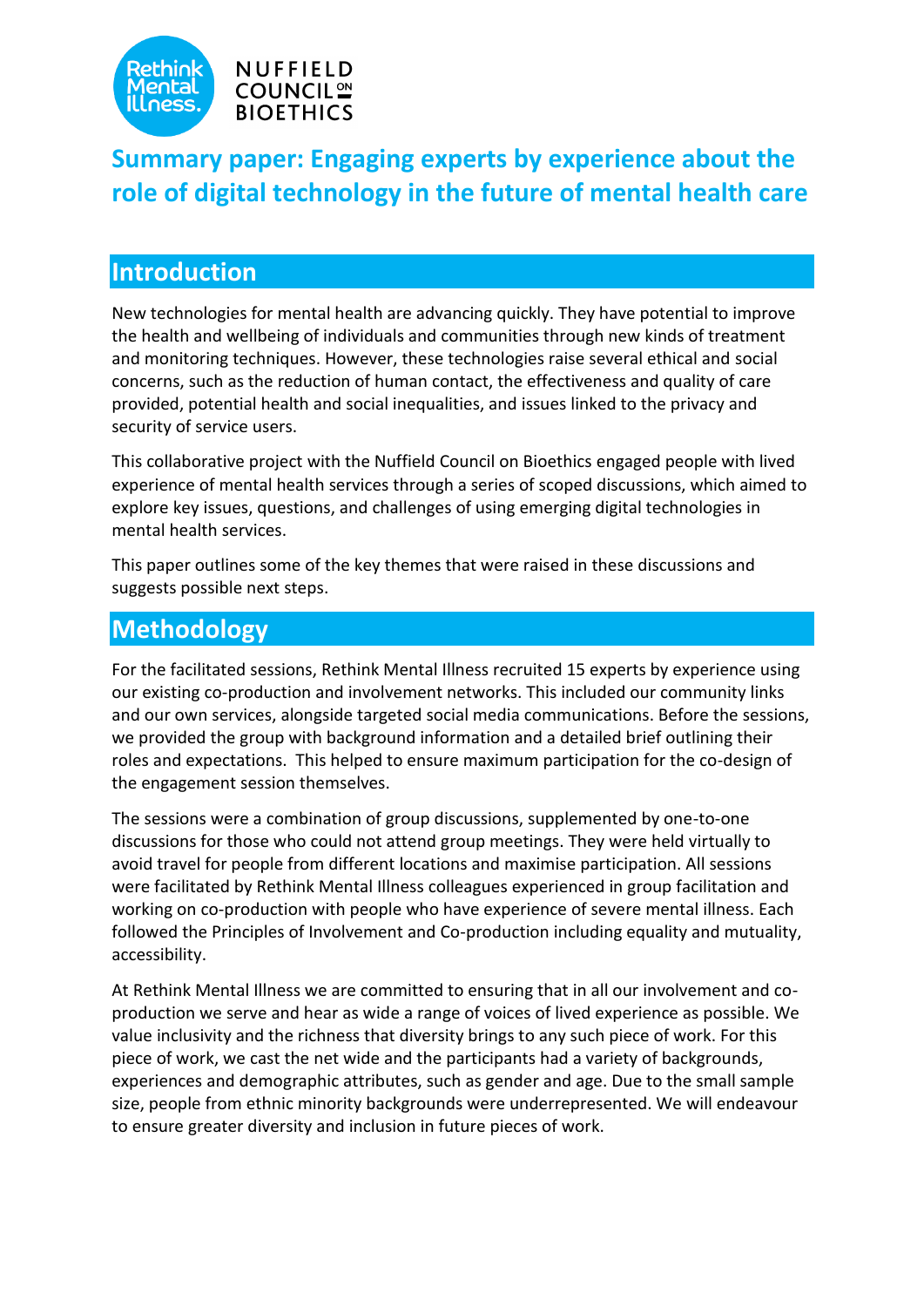



A policy brief, written by the Nuffield Council of Bioethics, provided a foundation for the content of the sessions, which included a focus on the role of the pandemic on shifting attitudes towards digital technology in mental health care settings, the social and ethical issues of using this technology in mental healthcare, and specific conversations around different types of emerging technologies.

It was ensured that the approach to these sessions was appropriate and accessible to everyone who attended, meeting the needs of as wide a range of people as possible, with diverse characteristics and reflective of the demographics of people who have experience of services. The sessions contained a selection of questions (see appendix of full list) that were asked to experts by experience. Responses to each set of questions have been analysed and categorised into relevant themes within this report.

# **The role of the pandemic**

We first asked the group to reflect on their experiences of accessing mental health services during the pandemic – a time when service users have been obliged to move to online and remote methods of mental health support. Four themes were generated from this discussion – easier access to support, access to new online materials, bringing together communities of experience, and inequality of access.

## **What have your experiences been in the last 2 years regarding accessing mental health services?**

## **Easier access to support and continuity of care**

The COVID-19 pandemic has seen the NHS come under more significant pressure than perhaps any other time since its inception. Significant time and resource have and continue to go into providing care and interventions directly designed to combat the virus. Measures taken early on in the pandemic, such as the temporary redeployment of staff, had a direct impact on capacity within mental health services. Increasing mental health need and changes to how services are delivered, demanded by COVID-19 restrictions or wider circumstances of the pandemic, have also impacted people's ability to receive the right support at the right time.

For some involved in our sessions, this impact had been negative. For example, one participant said that he found that mental health professionals had been far more likely to cancel his remote appointments last minute compared to when he used to attend in person, perhaps due to the practical ease of doing so when an individual has not already made a physical journey to attend.

However, others were positive that technology had ensured the continuity of care amid COVID-19 restrictions and had experienced greater availability of therapeutic services and support, as a move to online which allowed greater flexibility with finding appointments.

Several participants reported that this meant they had a shorter wait time for their appointment: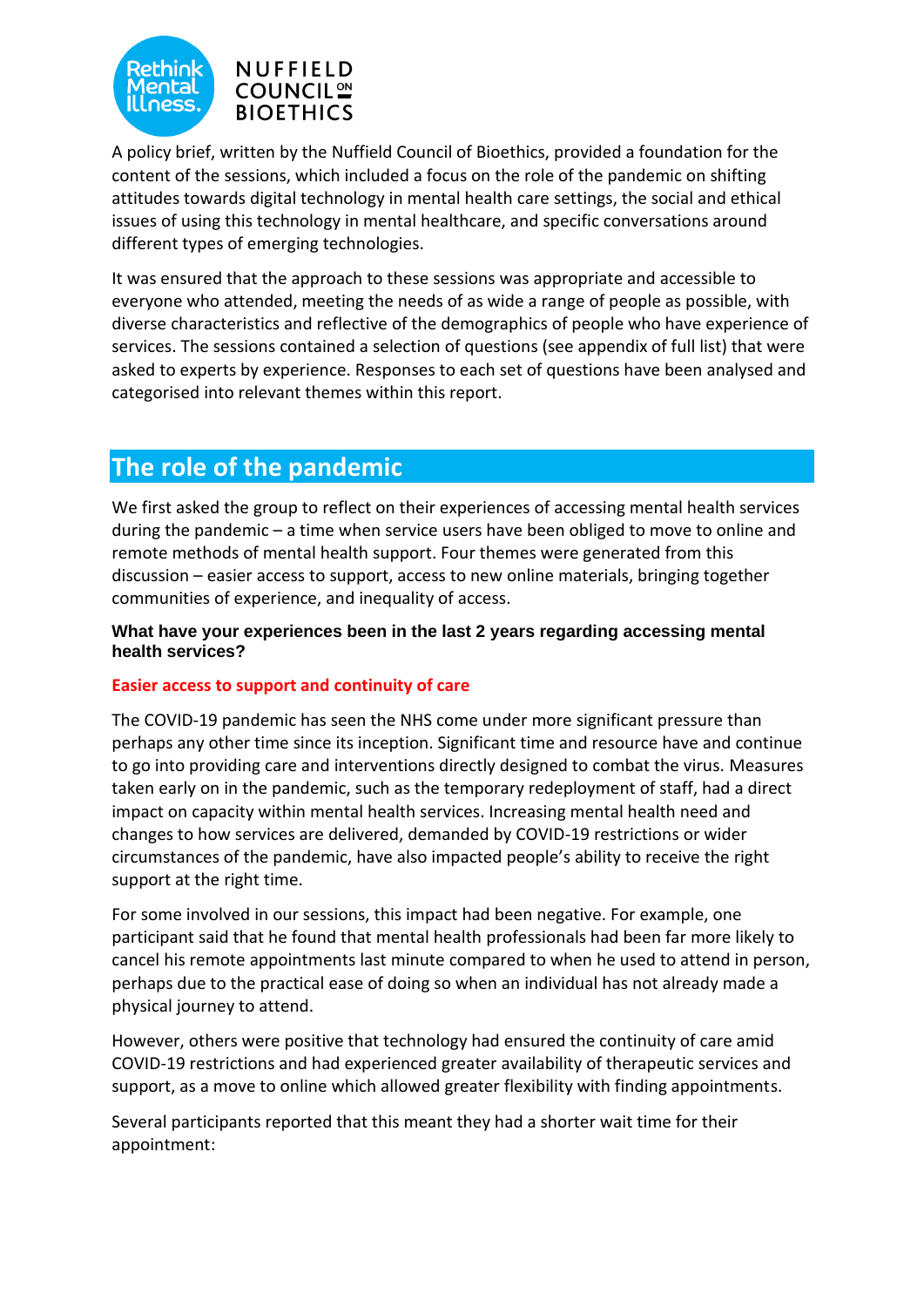

"*As an outpatient, I have noticed that waiting lists have become shorter because of therapy being over zoom. The process has sped up and people can now get the support that they need. Prior to this, I have had CBT therapy in person which took months of waiting and caused me to become more stressed. Not everyone has digital access, but for me, it's been very helpful*."

Others reported feeling more relaxed and comfortable in online therapy or support groups. This was because they were able to participate in their own home environment, as one participant said, "people can engage in their pyjamas." This meant avoiding the experience of waiting rooms and hospitals which some considered to be stress inducing. As a result, many participants said that their own support groups have changed permanently to a hybrid style, allowing attendees to join online or in person according to their own preference.

## **Access to new online materials**

Several people also felt that the move to online therapy has also facilitated access to other digital resources that they would not otherwise have used:

"*Early on in pandemic I was asked to access IAPT (Improving Access to Psychological Therapies) over telephone. As a result, I was given digital resources to help with an instance of bullying I was experiencing in the workplace. I found this very helpful, as I don't think I would have had access to those resources if the appointment had been in person*."

Another participant, receiving online therapy for an eating disorder, was introduced to an app called Recovery Record – which allowed them to input their own updates on mood and what they had been eating. They said that this allowed them to feel more closely connected to their therapist, who could get a full insight into their day-to-day life via the app.

## **Enablement of access to specialist treatment and support**

Many participants attended peer support groups with health professionals and others who experiencing mental illness. As a result of the pandemic, many of these support groups were taken online – for some, this switch to online, allowed access to more specialised, needsfocused support groups. These are attended by individuals who are perhaps geographically disparate, but whose needs and experiences are shared and specific. This is an advantage for those who may have complex diagnoses or history with services.

For example, one participant joined an online support group for 40-50 people around the world, which first started in New Zealand, and is designed for those with a very specific set of circumstances and experiences. The participant said that the group could relate to their experiences in a way they had not found anywhere else.

Difficulties in accessing NHS treatment led another to opt for private healthcare provision. While not an option for many, this participant had benefitted from the opportunity to choose a GP and psychiatrist outside of their local area who could provide treatment that was more tailored to needs or specialised, enabled by digital consultations.

#### **Inequality of access**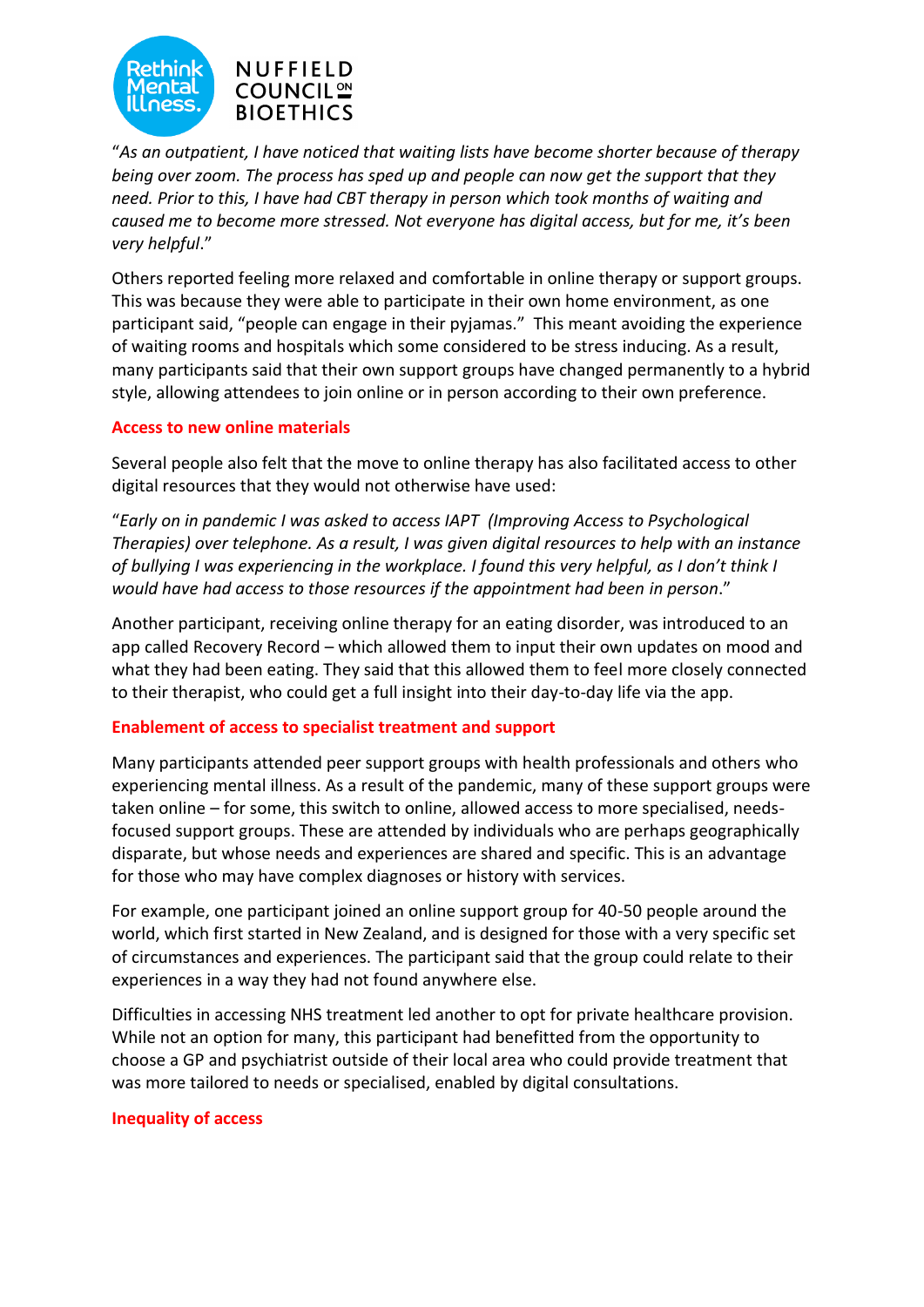



However, many emphasised that the COVID-19 pandemic has made it harder for others who do not have access to technology, do not understand how to use it, or may not have a private space to access support in their homes, to access treatment and support.

This adds to concerns and growing evidence that the pandemic has further widened the gap for those already left behind.

"*Many people local to me with mental health issues are rough sleepers or evicted, live in poverty, or share a phone or laptop with their family. These people will not be able to access mental health services online. As a result, I have seen the mental health of others deteriorate in my peer support work*."

*"I run a support group which had to move online and many weren't able to engage."*

One participant, who was a support worker, suggested meeting up with service users first to show them how to use the technology before meeting online - a method they had found to be effective:

"*In my support worker role, it has been easy to support other service users who aren't techy. Even if some have struggled to use the technology, most are very motivated to work out how to use it. I have now started to initially meet up with people face to face, to show them the tech skills which then allows them to participate online*."

# **Ethical and social issues**

Experts by experience asked to put forward their own social and ethical concerns about the use of new digital technology in mental healthcare. After this, they were presented with a list of key ethical or social issues of digital technology in mental health care selected by the Nuffield Council of Bioethics:

#### **What do you think the potential ethical or social issues are of including digital tech in mental health care?**

- *1. Lack of human contact*
- *2. Implications for the therapeutic relationship*
- *3. Evidence of effectiveness*
- *4. Inequalities*
- **5.** *Accuracy*
- *6. Individual responsibility and medicalisation in everyday life*
- *7. Privacy and security*
- *8. Reliance on technology*
- *9. Trust and acceptability*

#### *From this list, which issues are the most important to you?*

#### **Lack of human contact**

Many emphasised that mental health treatment and support has an important human component which helps to reduce isolation and rebuilds trust, and cannot be entirely replaced.

This was raised with regards to both one-to-one and group interventions.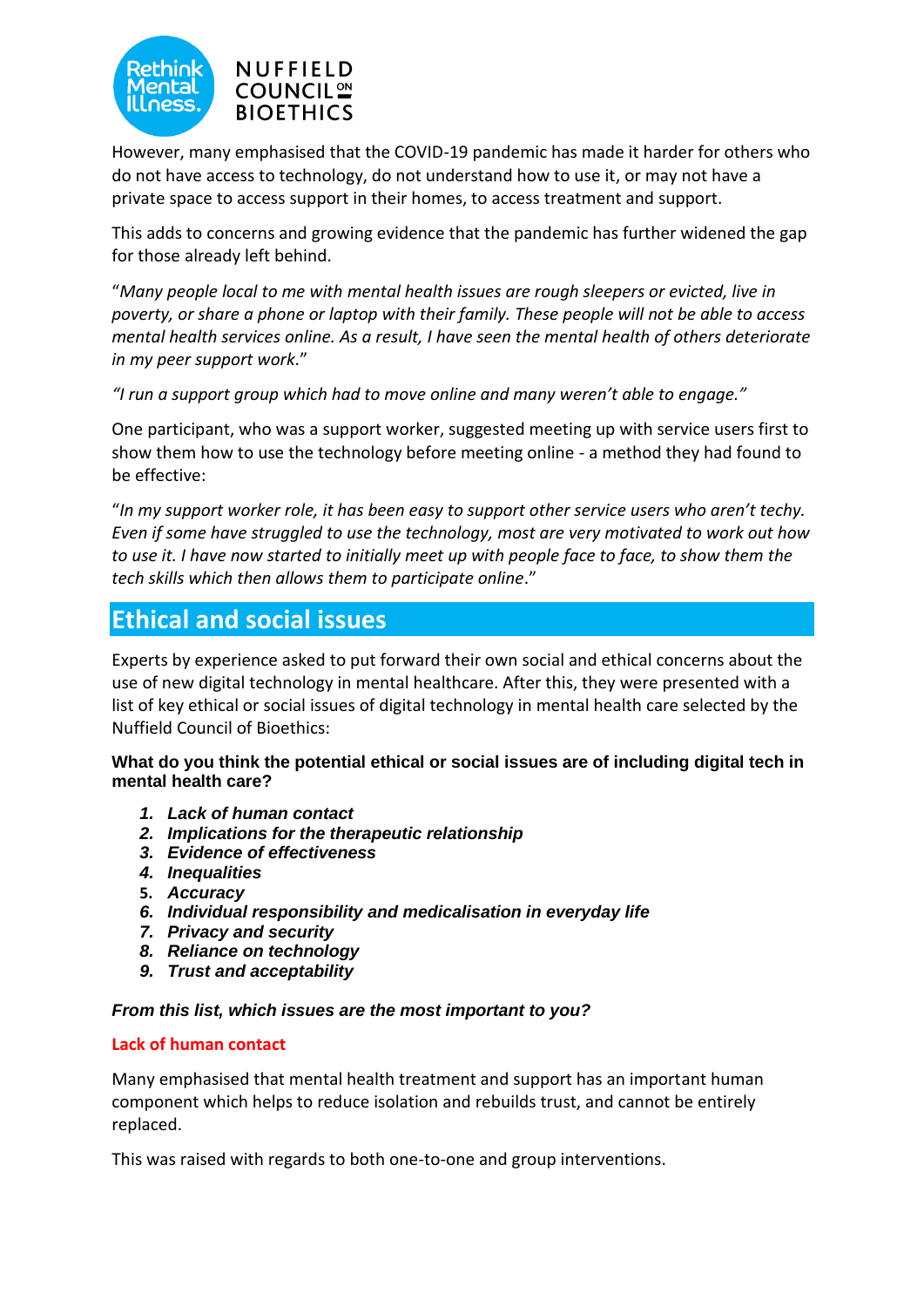

"*Talking therapy cannot be addressed by digital technology alone. If I think back to the most recent counselling I had – I would have not been in a fit state to type on my keyboard whilst crying my eyes out. In moments of heightened distress, you need an individual, someone to support you and give you guidance."*

It was felt in particular that the positive impact of in-person social interaction could not be entirely replaced by digital technology:

"*As much as I like to do things online, human contact is so important. I tend to isolate myself and seeing someone has a very positive impact on me. Technology is fantastic, but we are humans, and it is nice to engage with others*."

"*It is so important to be able to meet likeminded people, sitting with other others and doing activities together such as making something, or crafting, can be incredibly helpful. Digital technology could be an enabler, but I am not sure it is the solution."*

## **Trust and acceptability**

Trust was a key theme for most participants in mental healthcare - in the relationship with health professionals, in the sharing of data, in the transparency of the processes, and in the processes of sharing experiences with others.

For some, imbalance of power is a defining characteristic of their experience of mental health care, particularly for those who, in the past, have received treatments without their consent, due to lacking capacity or having been detained under particular sections of the Mental Health Act.

"*Service users may have gone through unimaginable trauma and can feel little trust. Therefore, building a sense of trust is a big indicator of effective outcomes*."

Use of technologies, in some instances, may serve as a barrier to building trust.

One participant noted that many are insufficiently educated around new technologies, and therefore don't understand or trust them. Moreover, the nature of certain mental health conditions may make it particularly difficult to respond positively to technological innovation. For example, for those experiencing psychosis or living with feelings of paranoia, technologies involving any kind of monitoring aspect may be received as being under surveillance.

These individuals and others may also be concerned that the information generated may be used 'against' them – for example, that conclusions will be drawn about their mental state from data generated via certain technologies, and/or that this information could be used as part of an assessment under the Mental Health Act.

# **Effects on the therapeutic relationship and implications for the accuracy of assessments and safeguarding**

The therapeutic relationship is the client's positive emotional connection to the mental health professionals, and a shared conceptualisation between the individuals and mental health professionals of the tasks and goals of their treatment. This is a well-researched key component to the success of psychological therapies.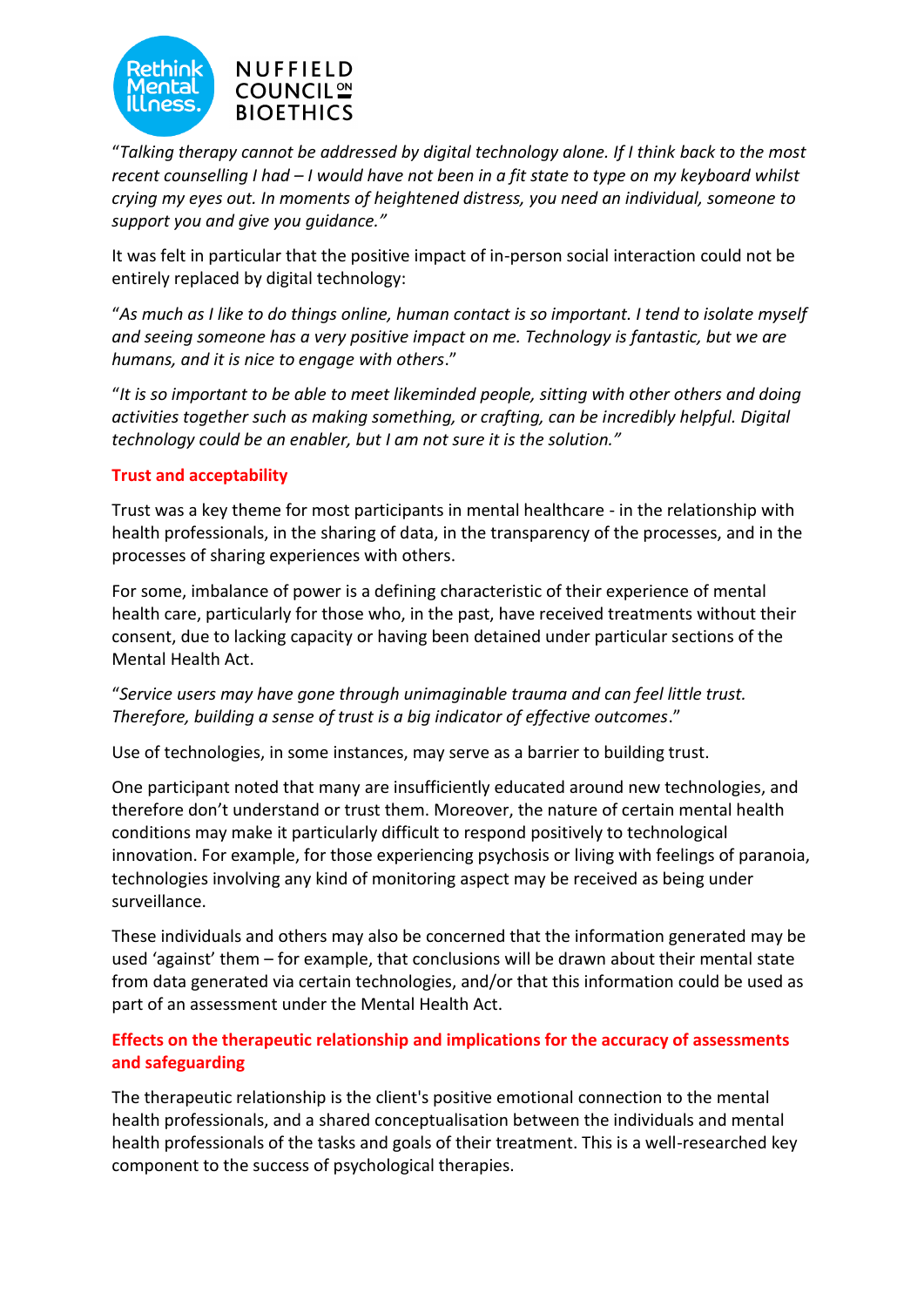



Participants were concerned that online interaction can weaken and jeopardise this therapeutic relationship between mental health professionals and the service user. In addition to issues around trust detailed above, it was pointed out that is easier to 'deceive' healthcare professionals that you are doing fine when speaking online, as long as you turn your camera off and 'say the right things'.

It was noted that this has clear implications for safeguarding and risk management. The example of trying to manage suicide risk via a remote consultation was raised as one such concerns.

Participants felt that workforce training be vital, but some expressed scepticism, noting that they felt NHS training was sometimes too piecemeal or not progressive enough for staff to learn comprehensively and buy into the appropriate and effective use of new technologies.

# **Privacy and security**

Participants were particularly concerned by the ownership and security of confidential information about their or their loved one's mental state. With the introduction of thirdparty technology, there was a lack of certainty with regards to would legally be considered the data controller:

*"Who is the data controller in all of this. That is really important to know – as a carer, it is hard to know who owns what…"*

Over and above a general lack of trust in services, participants broadly perceived the NHS with having a poor reputation with regards to information management and confidentiality and emphasised the importance of secure, high quality tech:

*"In mental health services your personal information can include your mental health status and current state of mind - there are greater consequences to this becoming compromised than other personal information. Therefore, it is important that tech is secure, and that there is no third-party risk of someone being able to access it. Unfortunately, the NHS does not have a good history in terms of management of information and confidentiality."*

Participants also raised questions with regards to the ability of individuals to provide informed consent for the use of their data in this way – either because they may not fully understand what they are consenting to, or have sufficient mental capacity.

## **Inequalities**

Inequality of access emerged again as a significant theme here and throughout the sessions. Participants expressed concerns about the financial, language, and educational barriers to treatment and support that can be created by use of technology:

"*It is a challenge to convince deprived people that investment in hardware or software will pay off for them. Perhaps there needs to be a pot of money in local trusts that can be used to equip people with digital resources. In London the trusts are huge with big budgets, but in other parts of the country this is not the case."*

*"Software is also often only in English, and interpreters may not be available*."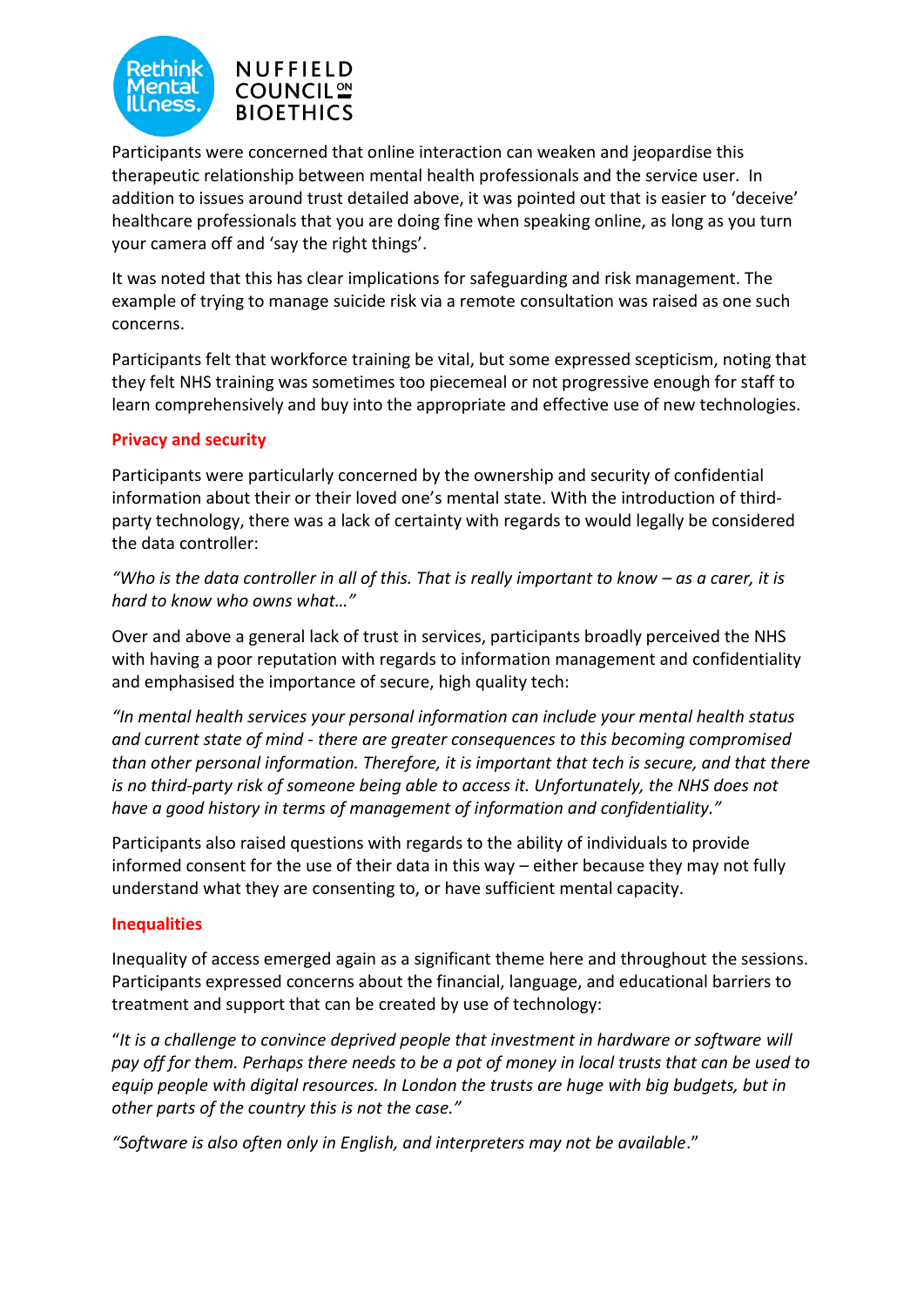



"*It is wrongly assumed that everyone is digitally literate and understands English. Medications can also harm people's ability to think and understand the instructions of how to log on to Teams or Zoom*."

# **Emerging digital technologies**

Finally, participants were presented with five emerging technologies for discussion: smartphone apps and chatbots, digital phenotyping, immersive technologies, machine learning and natural language processing, and consumer neurotechnology.

# **Smartphone apps and chatbots**

Smartphone apps and chatbots are mobile phone apps that are used to support meditation, self-care, mood tracking, and to deliver therapy (for example cognitive behavioural therapy). These also include automatic 'non-human' chatbots who reply to your questions via an algorithm with the aim, for example, to provide wellbeing tips or to assess mental health status.

There was a mixed response regarding smartphone apps and chatbots. Some highlighted the usefulness of being able to seek help independently and instantly:

"*I am excited that these things are coming out. I have used chatbots for immediate help before, rather than having to go to hospital. I don't always want to go to a hospital in a moment of crisis, or to inform those around me; chatbots allows me to seek help independently*."

However, others argued that chatbots can be limiting if you have a complicated problem that might require human interaction, such as social anxiety or agoraphobia, suggesting that apps and chatbots may be more appropriate for some groups than others:

*"As someone who has dealt with agoraphobia and social anxiety, they needed to force themselves to go out and anything that encouraged the opposite would have been damaging for treatment."*

# **Digital phenotyping**

Digital phenotyping is the gathering of personal data from other aspects of people's lives through wearables, smartphones, social media to get insights into people's mental health status. Data can be of different types (e.g., changes in heart rate, interactions with the phone, things posted on social media).

There was a significant level of scepticism towards digital phenotyping, which participants identified as a threat to people's rights to their own data and privacy:

*"Digital phenotyping really goes against everything I believe in. Why would you not just ask a person? I don't think it is ethical to gather data without asking the person about each type of data. The person really needs to understand every aspect of data and give permission."* 

The idea of digital phenotyping, for some was reminiscent of a historic power imbalance in mental health care, where patients have had limited power over their own treatment and support: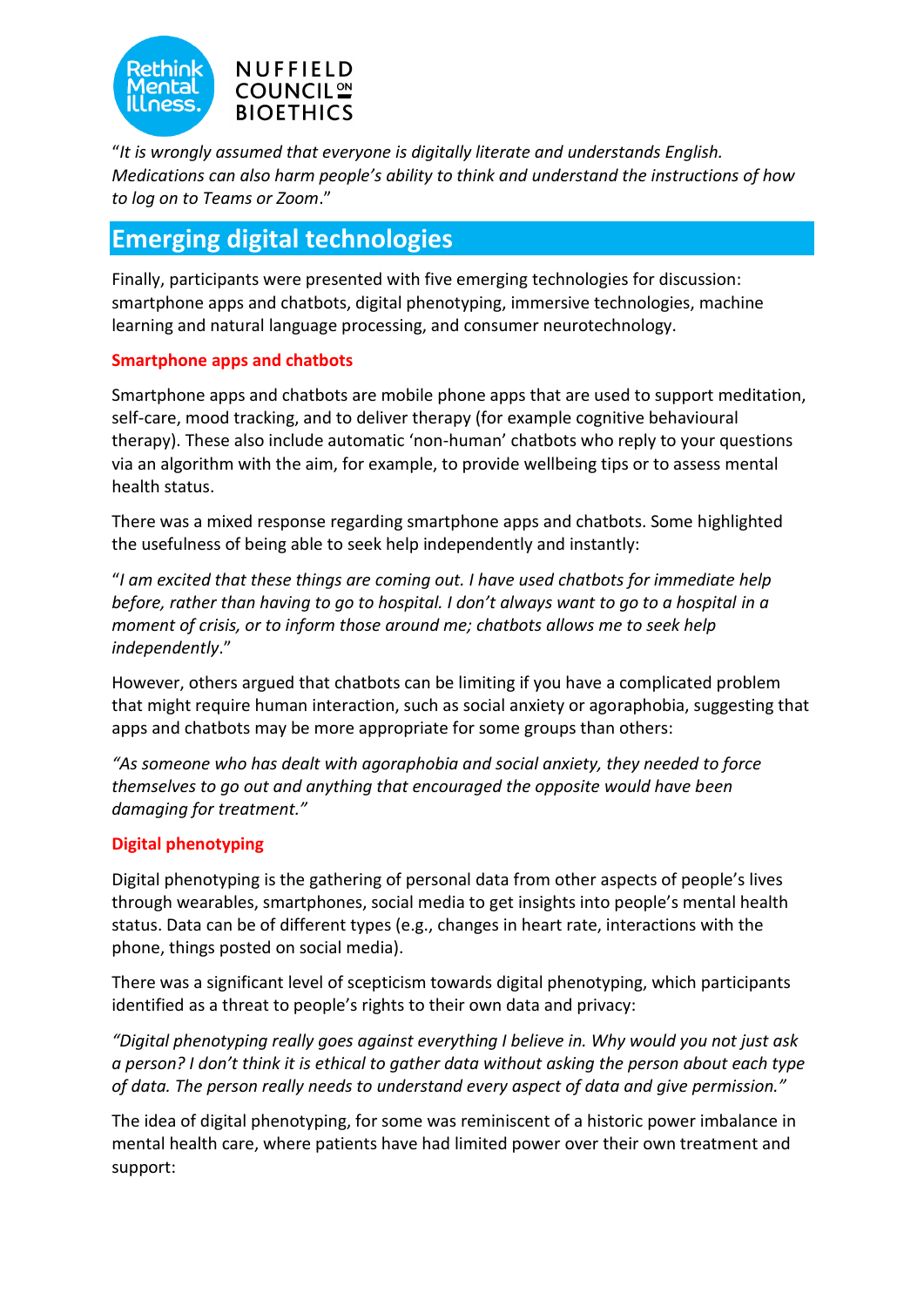

*"Mental health treatment historically has been something where the patient has not had permission or control – and this feels like a movement back to that. For example, when people are experiencing mental health difficulties, they post certain things on social media that they wouldn't normally – I feel uneasy about digital phenotyping tracking this sort of thing."*

Participants also argued that digital phenotyping could produce inaccurate results because people may choose to give selective data about themselves, leading to an unrepresentative picture.

## **Immersive technologies**

Virtual Reality (VR) technologies include wearable headsets that simulate certain situations. For example, VR can be used to simulate situations that people may find particularly challenging. This might help them to learn psychological techniques to overcome their difficulties that they can then apply to real-world situation. VR can be used with a therapist, but automatic VR therapies are also being studied.

While some were sceptical with regards to what value can be added by VR as an alternative to the 'real-life' versions of the experiences it attempts to replicate, many were intrigued about the potential benefits of immersive technologies allowing one to be exposed to their fears, anxieties and phobias in a virtual setting. They felt this could be a useful step that is currently not available in face-to-face therapies:

"*I think that immersive technologies are one of the most useful and practical applications that you can see really working."*

*"Immersive technologies sound quite interesting – especially for certain types of anxieties. For example, I have anxiety about driving; it would be amazing to address my fear using Virtual Reality."*

*"This could help people work through phobias in a controlled environment… I hope this becomes more widespread."*

Some who were otherwise optimistic about VR more generally, expressed concerns around the use of automatic VR. One participant felt that facilitation of use of this kind of technology was an important element in building trust:

*The only thing I feel strongly about is that it should be done alongside a therapist or health professional. Anyone who experiences a phobia needs to learn trust. Having a health professional there helps to develop that trust, and I think that is really important. I have a phobia of waters and dogs; I can imagine being very keen to try something like that, but I would be scared doing that on my own.*"

#### **Machine learning and natural language processing**

Machine learning and natural language processing analyses large amounts of data to make predictions about people's mental health and wellbeing in the future. For example, they can help predict how well a treatment is going to work for a specific person or whether a person is likely to experience a relapse soon and might need extra help.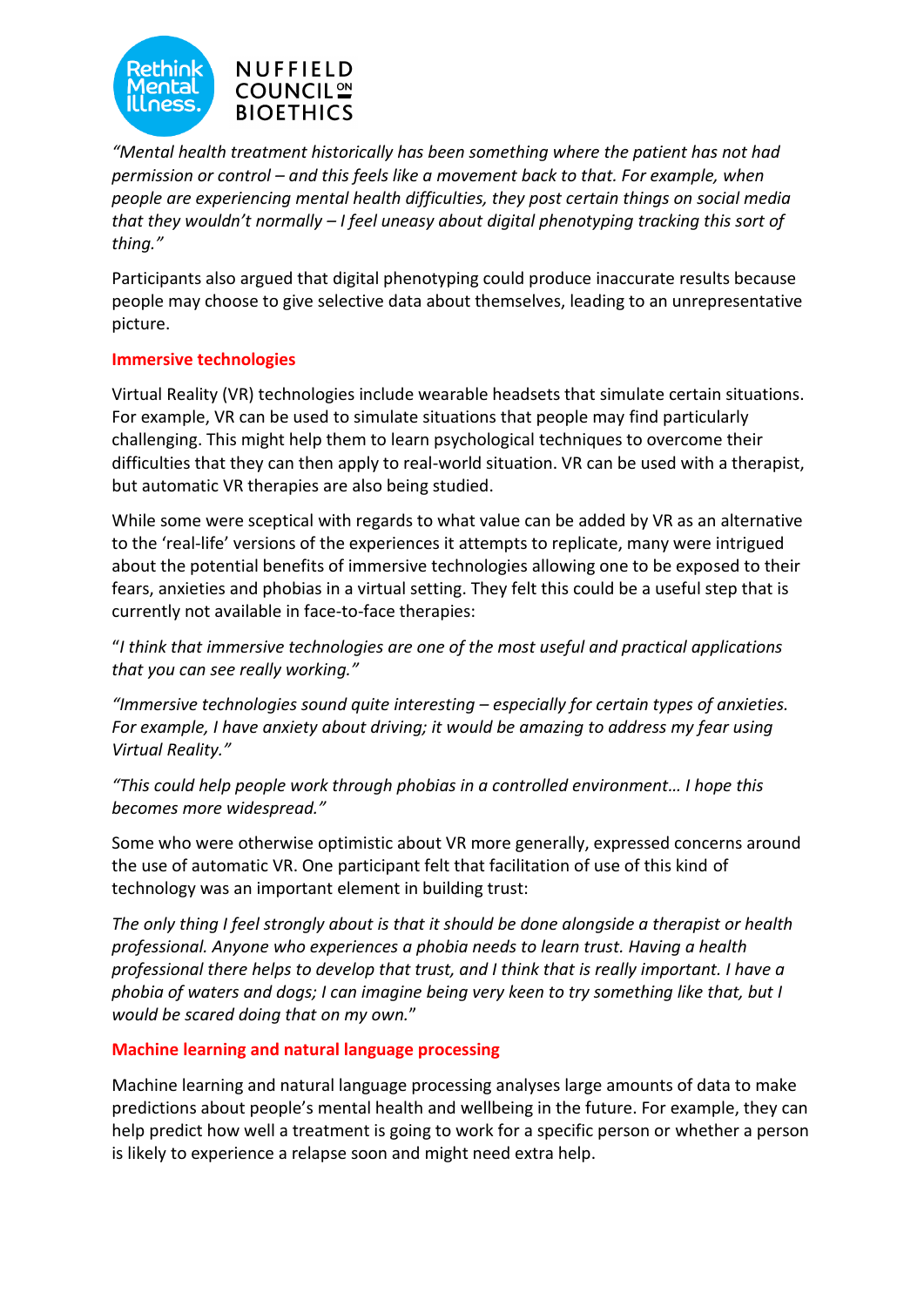



The advantage of this technology is its ability to make predictions around mental health care, which can enable for preventative treatments and early intervention. There was a degree of interest in this idea in discussions, and the opportunity it presents for patients to further understand themselves and their own condition and potential use in understanding trends at population level:

*"Machine learning and natural language processing could be good for people who are struggling to understand themselves."*

*"I think this could work on a widespread scale – statistics determining predictions throughout populations…"*

However, participants also highlighted limitations within machine learning in terms of understanding the complexity of the human experience, particularly with regards to wider determinants of health:

"*Machine learning and natural language processing is problematic because people's mental health is so unique and individualised that it is very hard to predict outcomes. You cannot predict for all these variables – such as job, family, location, drugs and medication, social indicators, and not to mention the pandemic*."

#### **Consumer neurotechnology**

Consumer neurotechnology is a wearable technology that can be used at home, for example to record brain activity or to stimulate brain areas that are thought to be linked to certain mental health conditions. This can be used to improve symptoms of mental health conditions, such as depression and anxiety (e.g., portable transcranial direct current stimulation can stimulate parts of the brain through electrical currents).

In discussions there was curiosity about consumer neurotechnology and the benefits that it can have of allowing people to understand themselves better:

"*I quite liked consumer neurotechnology, it would be good to see how behaviour influences my wellbeing. My mental health is quite up and down – so being able to understand myself and my triggers better would be very helpful, especially for my recovery*."

#### *How would you feel about these digital technologies being a part of your mental health support?*

#### **A risk to social isolation**

Some reiterated concerns that widespread use of these technologies will ultimately increase social isolation, pointing to research linking technology and loneliness.

#### **Technology must be an addition, not replacement**

Participants felt that if these technologies should be used in mental healthcare as an addition to what is already available, rather than a replacement. Again, participants emphasised the importance of human contact and felt this could not be replicated.

There was a prominent concern that the health system's primary motivation behind introducing new technologies was for the sake of a cost saving exercise. Participants were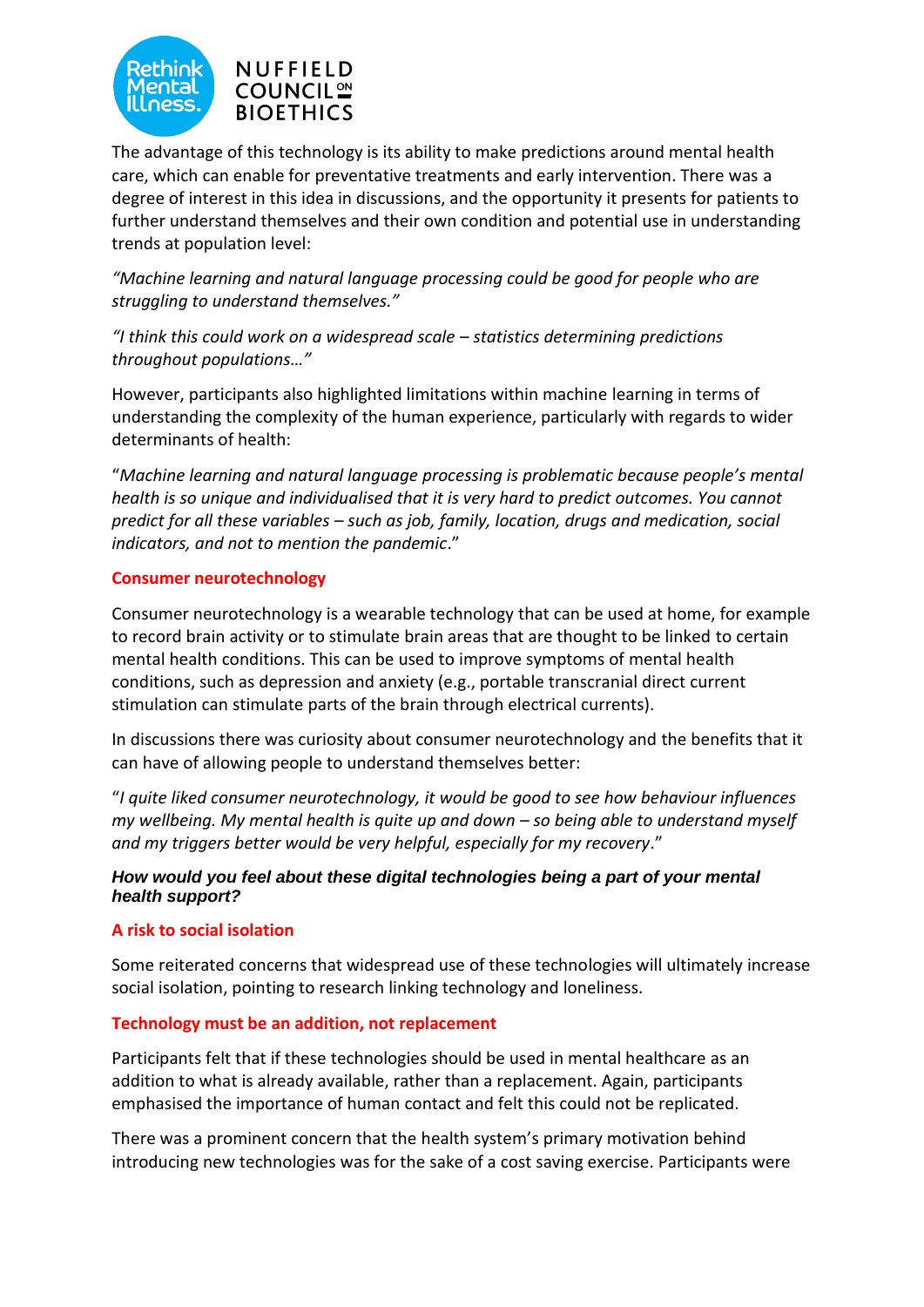



aware that investing in technology might be cheaper for the NHS than hiring new staff and did not want technological innovation to become a replacement for human support in the long term.

It was hoped that technology would, first and foremost, extend the options available to individuals around their treatment.

#### **Must be down to the individual**

While many were positive about the benefits that emerging technologies could bring, they felt this would be limited if not provided with sufficient choice and control around their use in treatment and support. Participants emphasised that the use of these technologies must ultimately be down to an informed decision made by the individual.

*"Will people be given a choice to use this technology or will it be forced on them? There is an ethical question as to the extent people will feel confident in saying no."*

"*It should be explained to the individual first and then they can be asked if it were something they would like to try*."

#### **Culture change**

In addition to concerns around sufficient knowledge and experience of digital technologies, participants also expressed scepticism that the dominant culture within the mental health workforce will lend itself to offering patients the choice and control necessary:

*"There is a tendency amongst mental health staff to not give people control or options. A shift in attitude will be needed to allow patients the option over whether to use digital services or not. If we are going to integrate digital tech, it must come with a more consultative culture within the NHS of collaborating with the patient."*

#### **Need for a co-produced approach**

It was felt that tech companies should embed a culture of co-production, as most felt the service user perspective had not been sufficiently explored in the development of new technologies.

With existing emerging technologies, was felt a co-produced approach is an important next step:

*"It would be good to get the point of view of patients and health professionals. For example, occupational therapists could first trial technologies with patients and communities for their feedback*."

# **Conclusions**

This series of facilitated discussions brought to light new issues and considerations around the introduction of emerging technologies in mental health services.

From discussions, it was clear that new technology must add to existing face-to-face contact in mental health care, rather than replacing it. Many emphasised that face to face contact is essential for building trust with health professionals, as well as reducing isolation and